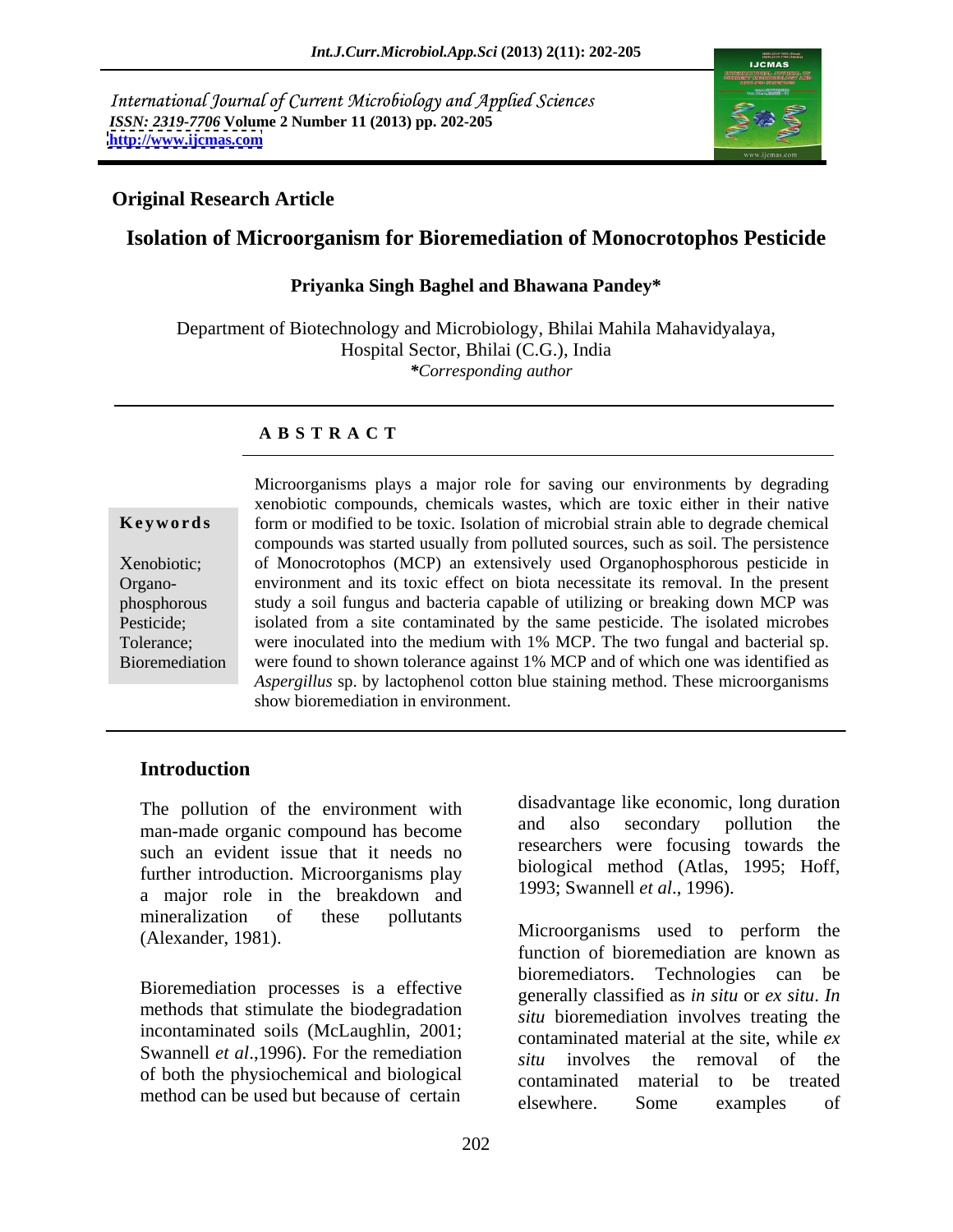Biodegradation and bioremediation are organophophorous insecticide used in matching process to an extent that both of agricultural operations persists as soil these are based on the conversion or residue and seeps into ground water. metabolism of pesticide by Natural degradation of MCP takes place microorganisms. The difference between over a period of 12-16 days and the these two is that the biodegradation is the process could be expedited through natural process where as bioremediation is bioremediation.( S.Sam Manohar Das & S. the technology. Temperature, pH,water potential,nutrients and the amount of pesticides or metabolites in soil may also Among the several microbes capable of act as limiting factor for pesticide degrading microorganism which require highly effective. The main objective of further exploration in relation to total this experiment is "To isolate the microbes" microbial population and their for bioremediation and their degradation biochemical activities (Fogarty and tolerancy on monocrotophos (pesticide). Tuovinen, 1990). The three main objects of this experiments

kill pests. In the context of soil, pests are and screening of microbes for fungi, bacteria insects, worms, and nematodes etc. that cause damage to field crops. Thus, in broad sense pesticides are insecticides, fungicides, bactericides, herbicides and nematicides that are used to control or inhibit plant diseases and insect pests. Although wide-scale application of pesticides is an essential part of in 500 ml sterile polythene bags from augmenting crop yields; excessive use of these chemicals leads to the microbial imbalance, environmental pollution and health hazards. An ideal pesticide should have the ability to destroy target pest quickly and should be able to degrade nontoxic substances as quickly as **of fungus** possible.(Vaccari *et al*, 2006). The assessment of fungus of the possible.

In this experiment we use monocrotophos The stock solution of soil was prepared by<br>
(MCP) position which is an unixing 1 gm of soil in 10 ml distilled (MCP) pesticide which is an mixing I gm of soil in 10 ml distilled organophosphorous compound. water and the solution was allowed to Organophophorous compounds alone stand for 30 seconds. After all the soil make up for 70 percent of the pesticides

bioremediation technologies are used worldwide. The global problems of phytoremediation, bioventing, bioleaching, land farming, bioreactor, composting, land farming, bioreactor, composting, land the excessive use of pesticides necessitate bioaugmentation, rhizofiltration, and land the excessi biostimulation. (Fragoeiro, 2005). employing a variety of detoxification pest resistence, resurgence and pesticide residues in crop and soil associated with the excessive use of pesticides necessitate methods. Monocrotophos (MCP), an Anitha,2007).

Pesticides are the chemical substances that preparation and Isolation, identification degrading MCP, fungal isolates were are Collection of soil sample, Media and screening of microbes for bioremediation of pesticide.

# **Materials and Methods**

# **Collection of soil samples**

Soil samples (about 250 g) were collected in 500 ml sterile polythene bags from agricultural field, garbaged area and industrial area. The collected soil samples were brought to the laboratory for microbial isolation.

#### **Isolation, Identification and Screening of fungus**

The stock solution of soil was prepared by mixing 1 gm of soil in 10 ml distilled stand for 30 seconds. After all the soil debris had settled down, the supernatant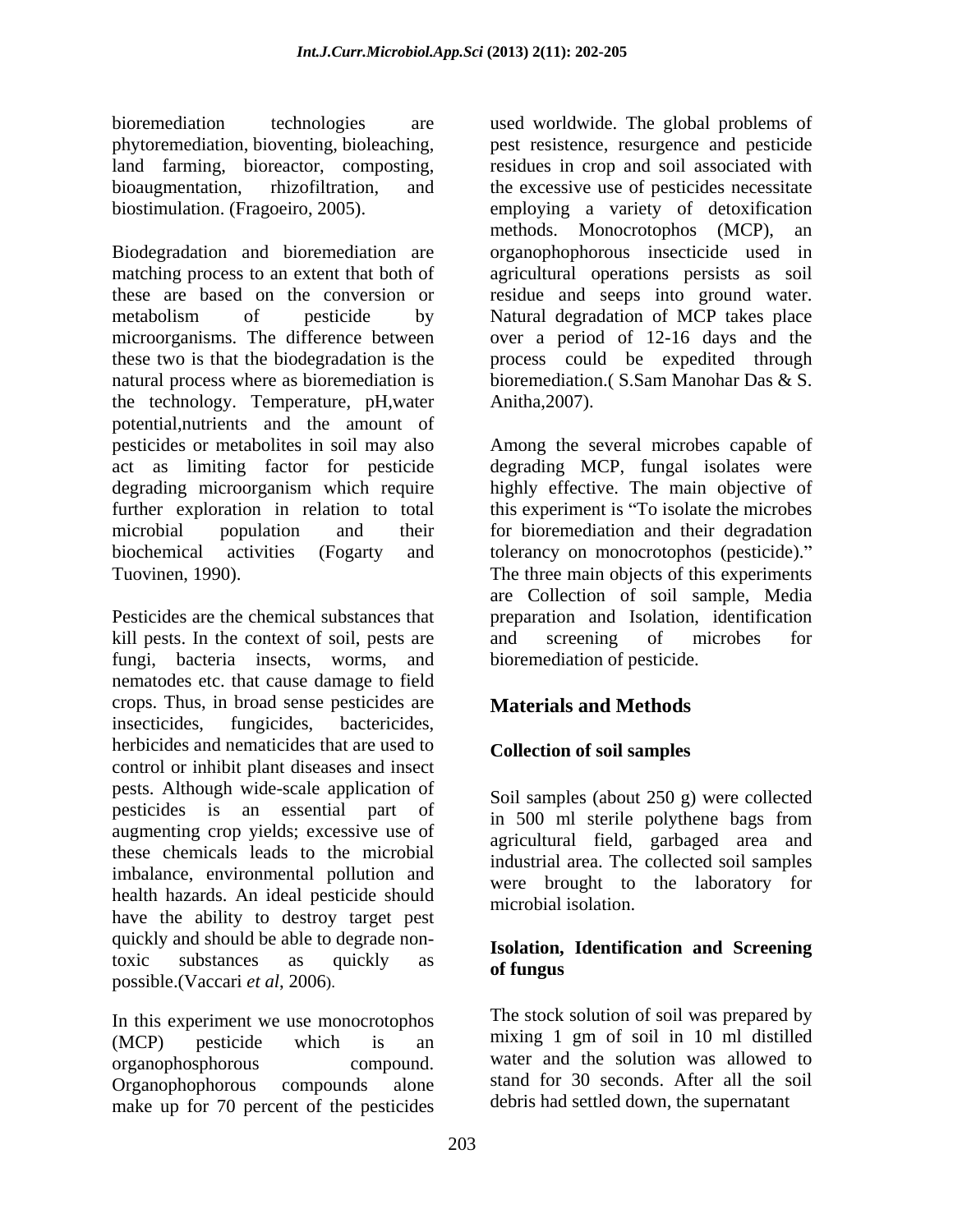

**Figure.1** Observation and culture characteristics of bacteria and fungi

**Microscopic characteristic of isolated bacteria and fungi**



was decanted into a sterile test tube and identified as Gram positive monococcus serially diluted. Dilutions below  $10^{-6}$  were and diplococcus by Gram staining method. inoculated into nutrient broth for bacteria and Czapek dox broth for fungus **Results and Discussion** containing different concentrations of MCP (0.3, 0.5, 0.7 and 1%). Incubate these broth in suitable conditions as per bacteria & two fungal species which needed. After 3-4 days of inoculation the shows tolerancy against 1% MCP and are bacterial and fungal strains were plated onto a NAM and Czapek dox plate respectively containing a respective Microscopic characteristics of isolated incubated overnight at 37°C and Czapek plate were incubated for 4-6 days at 25°C. Aseptate mycellium, Asci within *Aspergillus* sp. by lactophenol cotton blue staining method. The bacterial sp. were

# **Results and Discussion**

In the present work we have isolated two shows tolerancy against 1% MCP and are identified as:-

concentration of MCP. NAM plate was After these incubation periods two fungal ascocarp. Bacteria 1 - Stained purple and bacterial strains were observed on colour and round in shape, Bacterias are plate, of which one was identified as found in pairs. Bacteria 2 - Stained purple microbes are Fungus 1 - Aseptate mycelium, Spores have spines. Fungus 2 - Aseptate mycellium, Asci within colour, Single round shaped structure.